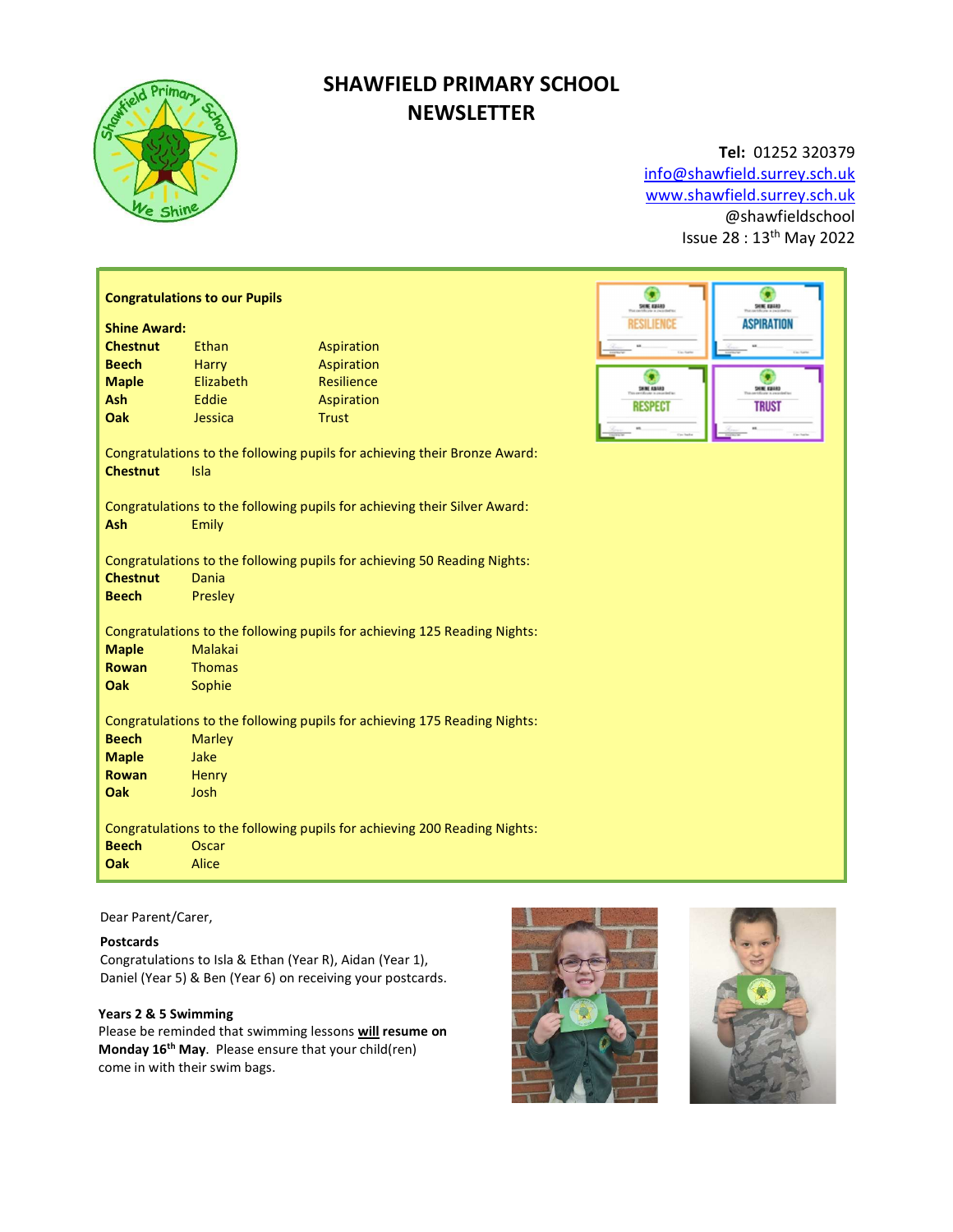



### **Queens Platinum Jubilee Celebrations**

To mark the Queens Platinum Jubilee, we plan to celebrate this historical event throughout week commencing 23rd May. During the week the children will be making hats and bunting, and each class will



prepare party food which will be shared in a 'Street Party' style afternoon tea on the playground (weather permitting) on Friday 27<sup>th</sup> May utilising the bunting made and allow them to wear their hats.

Children are invited to wear something Red, White and/or Blue on Friday 27<sup>th</sup> May in exchange for a £1 donation to the SSA which will go towards the funding of new resources for the school library.

Our Kitchen Manager will also prepare a packed-lunch picnic menu for Friday  $27<sup>th</sup>$  May and details of this will be sent out on Monday and will be for those children who have or choose to have a school meal on Friday 27<sup>th</sup> May. All children will eat their lunch on the field with their class, weather permitting.

#### Chicken Pox

Please be advised that UK Health Security Agency (UKHSA) have reported a national increase in Chicken Pox. It is suspected that because of reduced mixing during the COVID-19 pandemic a larger proportion of children of primary school age remain susceptible to chickenpox. Please check your child for any signs or symptoms.

# Full Governors Meeting  $-17<sup>th</sup>$  May

The next meeting of our Full Governing Body meeting is being held on the evening of Tuesday 17<sup>th</sup> May at 6pm. If you would like to observe this meeting, please email: clerk@shawfield.surrey.sch.uk to register your interest.

## Attendance – Holidays in Term Time

I am writing to remind you that absence from school can only be authorised in exceptional circumstances and family holidays are not usually considered by Surrey County Council to be an exceptional circumstance.



If you wish to take your child out of school for exceptional reasons you will need to notify the school using our 'Leave of Absence in Exceptional Circumstances' form at least two weeks before the absence and you will be informed as to whether the absence can be authorised.

The national expectation is that children attend 100% of sessions the school is open.

Unauthorised absences of 5 days or more may result in a penalty notice and fine being issued by Surrey County Council.

### Lunch Menu

Please find attached the new Spring/Summer lunch menu which take us up to October half term for the week commencing 16<sup>th</sup> May 2022 (Week 2).



# Reminders

#### Parents' Evening

If you haven't already done so, and would like an appointment, please return the reply slip sent home last week by 9am on Monday 16<sup>th</sup> May at the very latest.

#### Relationship and Sex Education Information Evening

Please register your attendance for the information evening on Wednesday 18<sup>th</sup> May by completing the following Google Form link.

https://forms.gle/jqUAwjaSRBFfdCra9

### Year 6 Junior Citizenship – Thursday 19<sup>th</sup> May

On Thursday 19th May, Year 6 will be visiting Guildford Fire Station for a Junior Citizenship afternoon. They will travel to the venue by coach and will be back to school for home time. The children will take part in a series of workshops including those from the Emergency Services and local agencies. The workshops will take place both in and outdoors, so it is essential that your child has the appropriate coats/sun hats to protect them from the elements. Please note a separate letter will not be coming home.

#### Reporting Sick Absences

Please can we kindly remind parents that when reporting sick absences, you should try to be as specific as possible regarding why your child is unwell. Please do not use vague statements such as "feeling unwell" or "poorly".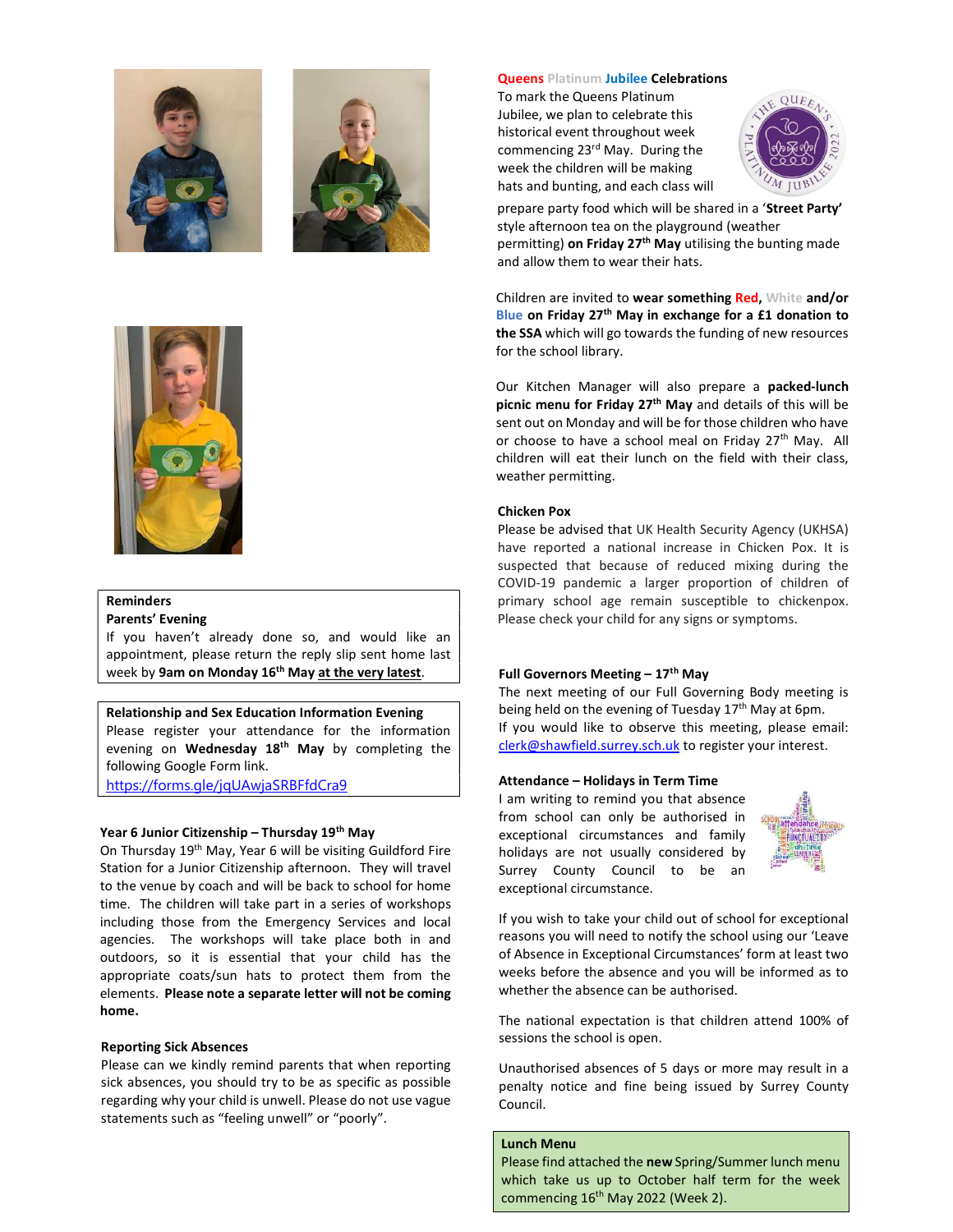#### Confirmed INSET Dates 2022/2023

We are pleased to announce the remaining INSET date for this academic year:

Friday 22nd July 2022

We are pleased also to announce our first INSET dates for next academic year which we hope will help with summer planning:

Thursday 1<sup>st</sup> September 2022 Friday 2nd September 2022

Children will return to school on Monday 5<sup>th</sup> September 2022

Yours sincerely,

Mr Stephen Corcoran Headteacher

#### SSA News

Secondhand Uniform Sale Friday 20th May Our next uniform sale will be held after school on Friday 20th May, on the playground.



There are no fixed prices, but donations are welcome.

Do you have uniform that is too good to throw away? Please donate your used school uniform to help raise money for our school.

You may either contact the SSA directly to arrange a drop off or donate via the school office, provided uniform is in bags. We are no longer able to accept yellow jumpers and cardigans, these must be disposed of safely.

#### SSA Contact details

Email: ShawfieldSchoolAssociation@gmail.com Social Media: www.facebook.com/Shawfield

# Guildford Lottery

As many parents will know, if you sign-up to the Guildford Weekly Lottery, not only are you in the running of winning on the lottery itself, but you can also help raise money for the SSA. So, if you can spare any change, please consider supporting out school and have a chance of winning a prize! Tickets cost £1 and if you have not logged on recently, please check your still active and opted to support the SSA!

https://www.guildfordlottery.org and search for SSA

#### Community News

#### Guildford Play Rangers

Guildford Borough Council offers Free Playranger sessions to its residents. "An exciting project which encourages children to play freely outdoors". There will be activities such as cooking on the fire pit, nature crafts, den building, games, and more!

The free sessions are to be held after school 3:30pm until 5:30pm at Coronation Gardens, GU12 5DN (opposite the memorial hall on Ash Hill Road). The next sessions for Ash are on the 10th & 24th of May.

The Playrangers staff are all qualified and experienced playworkers who run play sessions based on using the natural environment as well as child-led play. The Playranger sessions run during term time, and for more information visit:

https://ashparish.org/2022/05/05/playranger-may-2022 free-

sessions/?fbclid=IwAR07UhwBqWMEVfBIewNXYcXWkoxJ sJ4XF8OoTRMboqi0mng7WGAgMctmkTA

It's a great way for children and young people to get outside, be active and make new friends. Sessions are aimed at 5 to 12-year-olds, however, under 8s are welcome if accompanied by an adult.

Please note that pre-registration is required. If your child would like to attend, please make sure you complete the registration form and email it to playdevelopment@guildford.gov.uk.